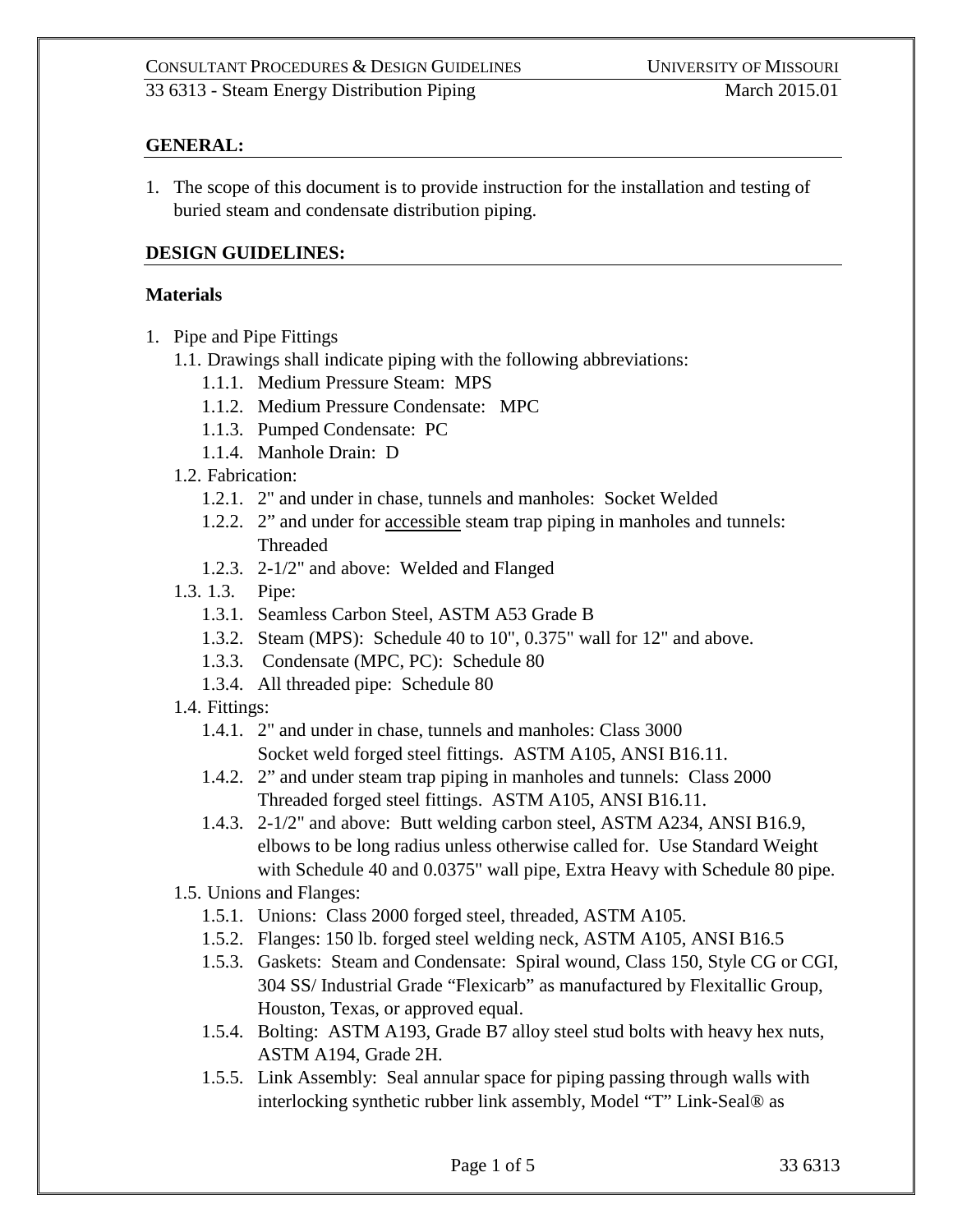33 6313 - Steam Energy Distribution Piping March 2015.01

manufactured by PSI-Thunderline Corporation, Houston TX, or approved equal.

- 1.6. Sump Pump Discharge
	- 1.6.1. Fabrication: Up to 3": Brazed joint with threaded valves.
	- 1.6.2. Pipe: Seamless copper tubing, ASTM B88, Type K, hard drawn.
	- 1.6.3. Fittings: 1/2" and above: Wrought copper solder joint pressure fittings, ANSI B16.22.
	- 1.6.4. Brazing Fill Metal: AWS BCuP-5 (l5% Ag, 80%Cu, 5%P).
	- 1.6.5. Unions: Wrought copper/cast copper alloy.
	- 1.6.6. Flanges: 150 lb. wrought copper, sweat connection, ANSI B16.24.
	- 1.6.7. Gaskets: 1/16" non-asbestos compressed gasket material. Chesterton 195, Garlock 3000, or equal.
	- 1.6.8. Bolting: ASTM A307, Grade B, heavy hexagon carbon steel bolts with heavy semi-finished hexagonal nuts.

# **Installation**

- 1. Cleaning
	- 1.1. Prior to assembly of pipe and piping components, all loose dirt, scale, oil and other foreign matter on internal or external surfaces shall be removed by means consistent with good piping practice. Chips and burrs from thread cutting operations shall be blown out of pipe before assembly. Cutting oil shall be removed from internal and external surfaces.
	- 1.2. During fabrication and assembly, slag and weld spatter shall be removed from pipe joints by peening, chipping and wire brushing.
- 2. Pipe Erection
	- 2.1. Carefully inspect all pipe, fittings, valves, equipment and accessories prior to installation. Any items which are unsuitable, cracked or otherwise defective shall be rejected and removed from the job immediately.
	- 2.2. Pipe lines shall be run straight and true with a minimum use of joints and with only such offsets as may be required to clear interferences, to provide necessary clearance or headroom, or provide the necessary flexibility in the piping system.
	- 2.3. Changes in direction of pipe lines shall be made with approved fittings or pipe bends only. Miter joints in welded pipe assemblies shall not be used except where approved by Project Manager.
	- 2.4. Expansion joints shall be used in lieu of large expansion loops.
	- 2.5. Backing rings shall not be used on butt welded joints.
	- 2.6. All prefabricated piping shall be arranged with extra tangent, loose flanges, field joints or other provisions to permit field adjustment to suit construction tolerances and to avoid interferences.
	- 2.7. Provide flanges or unions at all final connections to equipment, traps and valves to facilitate dismantling. Arrange piping and piping connections so that equipment being served may be serviced or totally removed without disturbing piping beyond final connections and associated shut-off valves.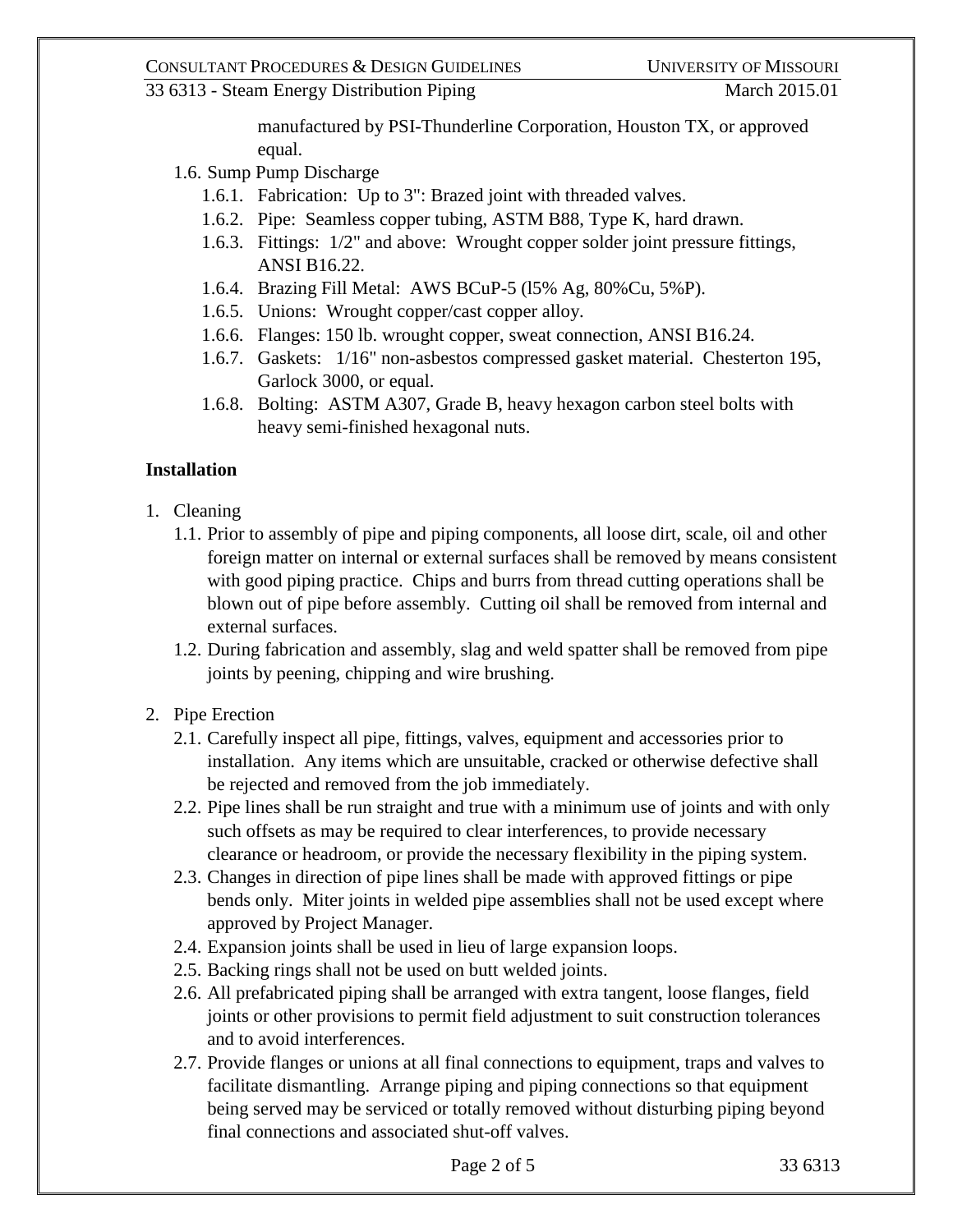#### 33 6313 - Steam Energy Distribution Piping March 2015.01

- 2.8. Pipe shall be cut to exact measurement and installed without springing or forcing. Particular care shall be taken to avoid creating, even temporarily, undue loads, forces or strains on valves, equipment or structural elements with piping connections or piping supports.
- 2.9. All threaded pipe work is to be assembled with full threads, including all fittings, valves, unions and specialties. Threads shall be full and clean cut and the pipe shall be reamed and filed, removing all burrs from the interior. Threaded work shall be made up with a suitable pipe joint compound.
- 2.10. All pipe shall be erected and supported in such a manner as to provide for expansion and contraction without harmful strain to structural members, pipe and pipe supports.
- 2.11. Consideration shall be given to insulation thickness when routing piping such that adequate clearance is provided to avoid interfering with insulation.
- 2.12. All piping in pipe trenches shall be welded regardless of size.
- 3. Branch Connections
	- 3.1. Branch connections shall be made with standard tees and  $45^{\circ}$  laterals of the type required for the service.
	- 3.2. In place of standard tees and  $45^{\circ}$  laterals in black steel piping systems, integrally reinforced weld-on fittings may be used providing branch the line is at least two pipe sizes under run pipe size.
- 4. Draining and Venting
	- 4.1. Maintain constant slope so lines are pitched for venting and drainage. No lines shall have pockets due to changes in elevation unless proper provisions for draining and venting are provided.
	- 4.2. Provide 1/2" drain valves fitted with 3/4" hose thread adapter at all low points of steam or condensate piping systems to permit complete or sectionalized draining.
	- 4.3. Provide manual air vents at the high points of condensate piping systems.
- 5. Sleeves
	- 5.1. Furnish and install sleeves for all pipes passing through walls and partitions. Refer to "Construction Standard - Steam and Condensate Pipe Wall Penetration" drawing.
	- 5.2. Sleeves shall be standard weight steel pipe having square cut ends with anchoring lugs welded on. Horizontal sleeves through walls and partitions shall be grouted in place and flush with finished wall faces.
	- 5.3. Size sleeves such that internal diameter is a minimum of 2" larger than O.D. of bare pipe for uninsulated lines and 2" larger than O.D. of insulation and jacket for insulated lines. Center pipes in sleeves.
	- 5.4. Lines entering buildings through sleeves shall be sealed with a high temperature link assembly placed on outside of insulation jacketing.
- 6. Dielectric Connections
	- 6.1. Pipe joints connecting copper tubing to steel or iron valves and piping shall be insulating, dielectric connections. Such joint, including dielectric material, shall be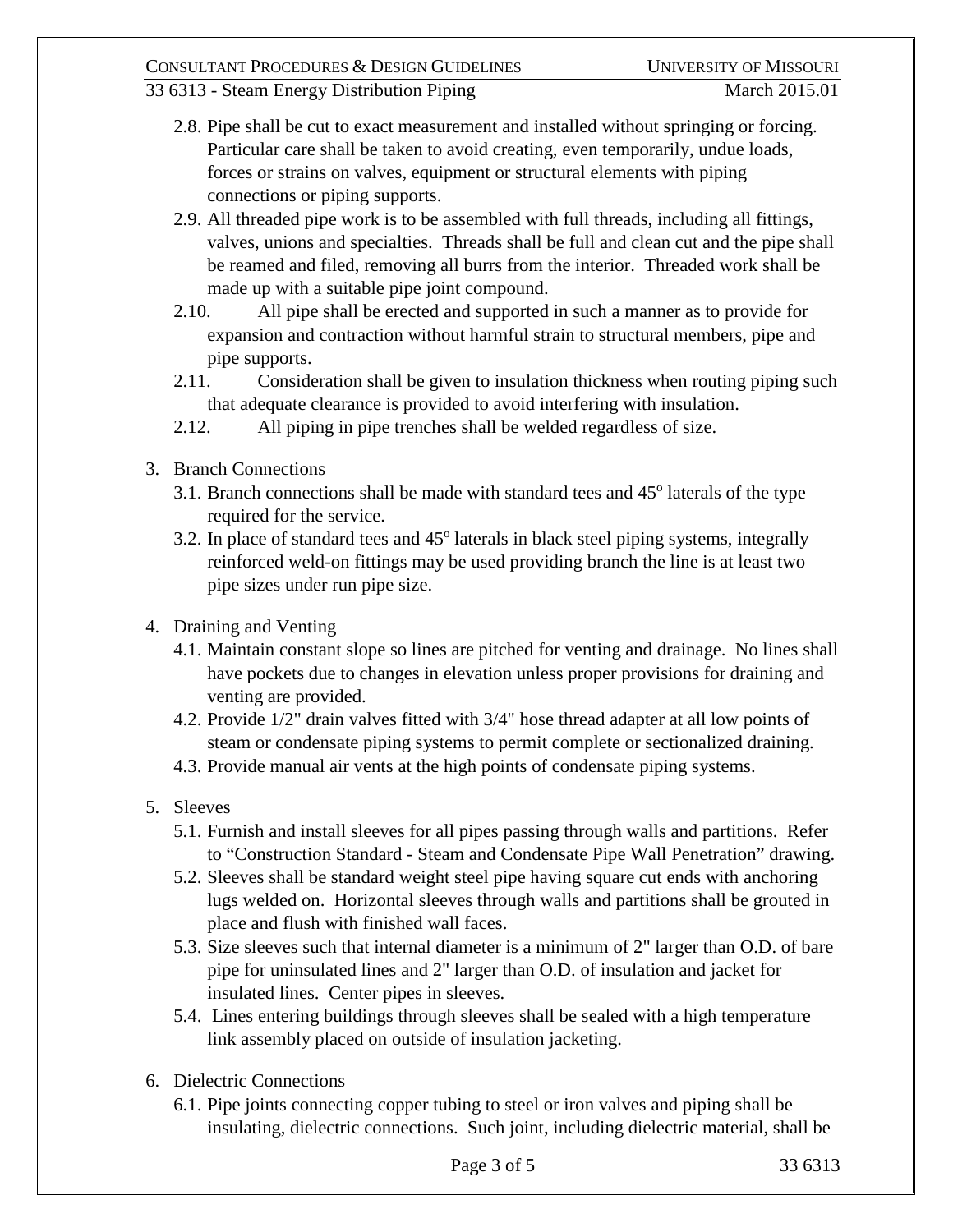33 6313 - Steam Energy Distribution Piping March 2015.01

rated to withstand the temperature, pressure and other characteristics of the service for which it is to be used, including testing pressure.

- 6.2. Screwed joints shall be made with insulating unions and couplings.
- 6.3. Flanged joints shall be made up with flange insulation kits consisting of a suitable gasket, bolt sleeves and washers.

### **Testing**

- 1. Leakage Testing
	- 1.1. Tests shall be performed prior to cleaning, insulating, or concealing pipe. Notify Owner's Representative 48 hours in advance of testing.
	- 1.2. Prepare and keep records of each system or section of system tested. Test reports shall include, but not necessarily be limited to, the following:
		- 1.2.1. Identification of piping system or section tested.
		- 1.2.2. Date of test and date of Project Manager's approval signature.
		- 1.2.3. Testing medium and method or description of test procedure.
		- 1.2.4. Test pressure, duration of test and recorded pressure drop.
	- 1.3. Pressure tests shall apply to piping only with all equipment, traps, relief valves and instruments blocked off or disconnected. In no case shall piping or any component be subjected to pressures exceeding 90% of their published rating. All system valves within section being tested shall be open. Provide temporary restraints on expansion joints and flexible connections during pressure testing.
	- 1.4. Blanks shall be furnished and installed wherever necessary to prevent cold test water from coming in contact with hot valves. Remove blanks after testing.
	- 1.5. Pressure tests shall apply to piping as indicted in the following schedule. The pressure shall be gradually raised to the value given and the source then blocked off. Pressures shall be observed after the pipe and contents have stabilized at the ambient temperature and the source of test pressure shut-off. All joints shall be visually examined during test. Leaks shall be repaired and complete testing procedure repeated. Upon successful completion and approval of the tests, the piping shall be relieved of pressure, drained, and cleaned.
	- 1.6. Leakage Test Schedule

| <b>Test Pressure</b><br>Pressure               | Minimum      |
|------------------------------------------------|--------------|
| Service<br>Psig<br>$P$ sig                     | Time (hours) |
|                                                |              |
| Steam (MPS)<br>to $75$<br>150                  |              |
| Medium Pressure Condensate (MPC) to 100<br>150 |              |
| Pumped Condensate (PC)<br>150<br>to $100$      |              |

1.7. All new piping not specifically listed above shall receive an initial service leak test by gradually bringing the system up to normal operating pressure and examining for leaks.